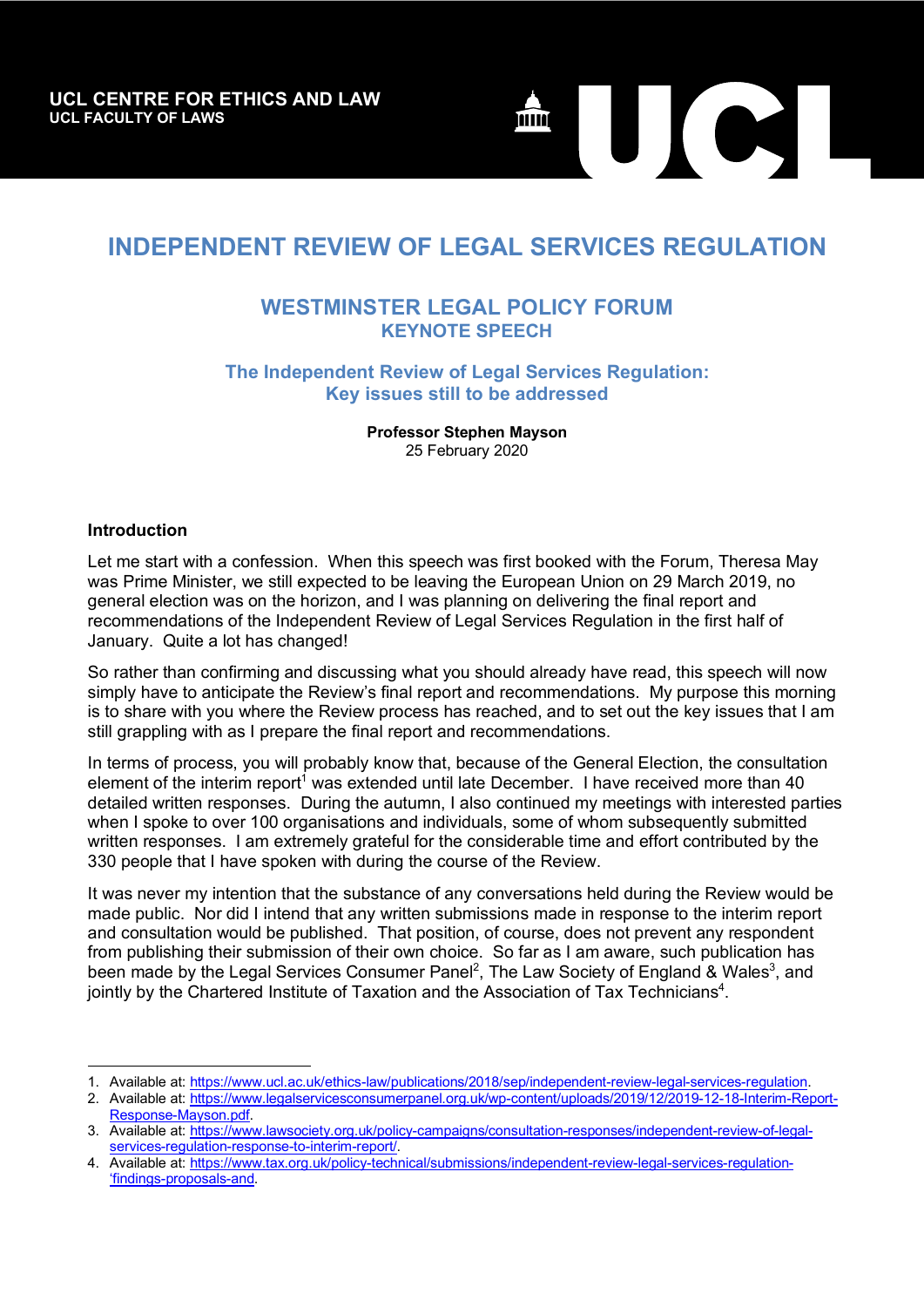### **Where am I in the process?**

The Review was instigated largely in response to the CMA's market study in 2016<sup>5</sup>. As you will recall, that study concluded that the current regulatory framework was not sustainable in the long run and that it should be reviewed. I read these conclusions as suggesting that all is not well with our present structure, and as pointing to a clear need for change. The Review's terms of reference accordingly anticipate a future *beyond*, rather than *within*, the terms of the Legal Services Act 2007.

I have now been able to consider all of the responses submitted to the interim report and consultation paper. It will probably come as no surprise to those of you who follow regulatory matters for me to reveal that the general thrust of the responses falls into two camps.

In the first camp, there are those who are broadly supportive of the intent and nature of the propositions explored in the interim report for a new regulatory settlement. Those propositions include:

- the extension of some form of regulation to currently unregulated and unregulatable providers;
- a shift away from reserved activities and professional titles as the principal foundations of regulation; and
- the adoption of a more overtly risk-based approach.

In some cases, this first camp would wish me to go further and faster in pressing government for change. They see the propositions as a sensible response to the CMA's 'call to action', as well as consistent with the Review's terms of reference.

On the other hand, in the second camp are those who do not wish me to propose change to the current structure either at all, or at least not fundamentally, or not yet. If anything, they would rather see only the continued pushing of the boundaries of the 2007 Act.

Two things surprise me particularly about these responses. The first is that they are inviting me explicitly not to fulfil my terms of reference.

The second is that there is a significant correlation between those who now express no wish to change the current structure and those who fought against it when Sir David Clementi made his recommendations in 2004 and as the Legal Services Bill made its way through Parliament!

Let me summarise the key points expressed by the 'no change' camp:

*First, that there is nothing fundamentally wrong with what we have.* 

Both I and the CMA would beg to differ with that view, and we have each set out the basis for concluding otherwise in our respective reports.

*Second, that the government will not be interested in making any legislative changes for the foreseeable future.*

This might well be true. But it is not for me (or, I suspect, for anyone else outside government) to second-guess when it might come to a different conclusion. The main purpose of this Review is to present the Ministry of Justice with a carefully considered pathway to reform for whenever the timing is judged to be right. So far, I have been careful not to advocate for any particular timing on reform.

*Third, that many of my 'recommendations' require further work and have not been costed.* 

Let me emphasise that, so far, I have not in fact made *any* recommendations. Instead, I have put forward some ideas and propositions for discussion about a different future. I fully acknowledged in

l 5. Available at: https://assets.publishing.service.gov.uk/media/5887374d40f0b6593700001a/legal-services-market-studyfinal-report.pdf.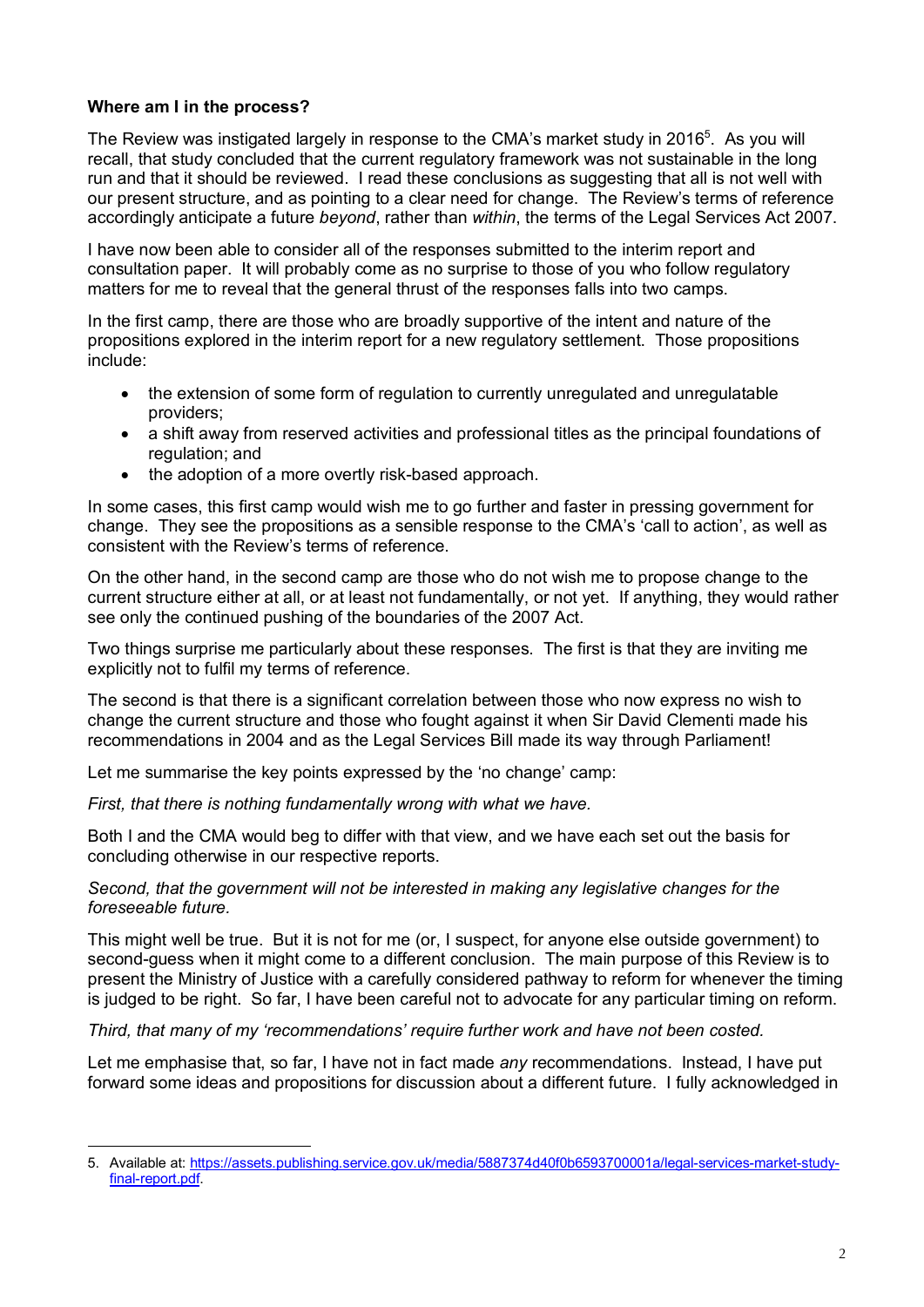the interim report that further work would definitely be required, and invited help in developing those ideas that were thought to be worthy of further exploration.

*Fourth, that the legal professions have experienced, and continue to face, enough change for further reform to be disruptive and unwelcome.*

I have some sympathy with this. But I am not going to offer any encouragement or shelter to the legal professions to sit, Canute-like, denying and resisting what is going on around them. In any event, my mission in this Review is not to look at regulatory reform considering only the perspective or concerns of any group of authorised, protected, privileged providers.

I am far more concerned about the consequences for ordinary citizens of not being able to access or afford regulated legal services. They are increasingly driven into self-representation, or into the world of unregulated and tech-based providers (against the worst of whom they have no meaningful protection or redress).

I am not therefore persuaded that 'no change', or 'no change yet', is an outcome that I can support.

#### **The key issues**

This brings me to the key issues on which I still need to reach conclusions in framing my final recommendations. I shall headline them as issues relating to the vulnerable, the dabblers, Buridan's ass, and the Gordian knot.

#### *The vulnerable*

In any future regulatory regime that reflects the modern realities of the legal services sector, can we continue to keep those who are currently unregulated out, or should we find a way of extending regulatory protection to under-served and vulnerable citizens?

There is something deeply uncomfortable about the current regulatory approach that says, in effect: "Law is too complex for ordinary citizens, and too important to society, to allow anyone other than a qualified lawyer to be regulated for its provision". Even if we continue to stretch the boundaries of what we might mean by 'lawyer' in this context, it is still ultimately an exclusionary and protectionist position.

Worse still, the corollary is this: "If you cannot afford a regulated lawyer, then we are prepared to leave you to your own devices." At this point, presumably, the law is no longer to be regarded as 'too complex or too important', since we knowingly drive people into doing nothing, or representing themselves, or engaging someone who is not regulated.

To my mind, this is not regulation founded on principle, but on discreditable sophistry. It must surely be addressed. The issue for me is whether I still believe that the propositions in the interim report are the principled way of doing so.

#### *The dabblers*

In the interim report, I criticised the current regulatory framework for creating a narrow entry gate to regulation based on the combination of the reserved activities and title-based access to authorisation for those activities.

Throughout this Review, I have genuinely struggled to understand how simultaneous and continuing authorisation for several reserved activities can credibly follow from the award of a professional title. This is particularly true in relation to solicitors, who become authorised in relation to all five of the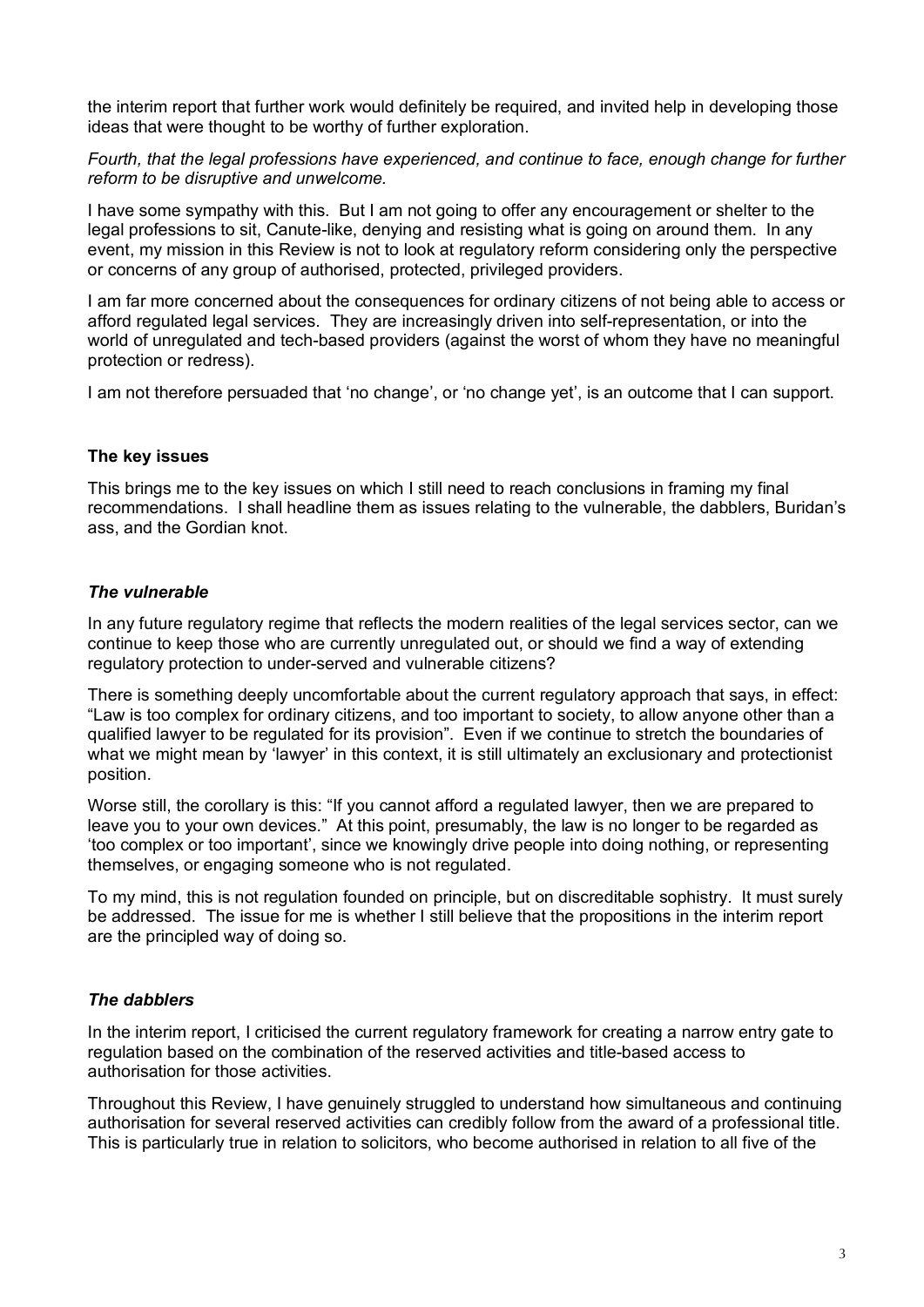reserved activities for which the SRA is a regulator. Even in a supposedly more risk-based structure, the SRA adopts the same approach to the authorisation of ABSs.

The *fact* of formal authorisation remains – irrespective of any other requirements of professional duty that supposedly reduce the risks. And then, of course, the 'imprimatur' of regulation is further extended to any non-reserved activities that a solicitor might wish to carry on. My understanding of credibility is now stretched uncomfortably to incredulity.

Unfortunately, dabbling is prevalent – even in specialist areas of law, and potentially at great risk to vulnerable clients and others. The evidence of lack of competence caused by practitioners acting where they do not have the relevant expertise or experience can be found on a regular basis in the decisions of the Legal Ombudsman, the regulators and the disciplinary tribunals.

The requirements and expectations arising from authorisation, supervision, and professional integrity are shown to be regulatory fig leaves that are simply blown away. Practitioners and professions are left naked and exposed, with their cherished reputations repeatedly tarnished and detriment suffered by unwitting consumers.

In the more complex and specialised world in which we now live and work, authorisation for reserved activities through professional title has become a limiting and outdated approach.

What is interesting, though, is that in many respects we do fundamentally already have an activitybased system. The issue for me is whether we should go further on this.

There are already dominant providers or specialist regulators (or both) for many legal services. These include advocacy and the BSB, conveyancing and the CLC, notarial activities and the Master of the Faculties, immigration and the OISC, intellectual property and IPReg, and costs and the CLSB. Notice that not all of these activities are reserved.

By and large, these specialist regulated activities secure regulation through the recognition of a title, but it is questionable whether such a connection is in fact necessary. With a different approach, for instance, perhaps solicitor-advocates could be regulated by the BSB, all immigration practitioners by the OISC, all conveyancers by the CLC, and so on.

So if, for example, we were to consider extending regulation to all will-writing and estate administration, the answer need not necessarily be to make them reserved activities<sup>6</sup>. Instead, we might nominate (or create) a specialist regulator who could deal with all appropriately qualified practitioners, irrespective of their title or professional background.

#### *Buridan's ass*

The paradox of Buridan's ass was popularised by the fourteenth-century philosopher, Jean Buridan.<sup>7</sup> A hungry donkey stands midway between two bales of hay. The donkey would normally choose the closest hay. On this occasion, however, neither bale is closest. Unable to make a choice, the ass starves to death.

Many respondents to the interim report are attracted by a move away from title-based regulation towards risk-based regulation. Others see that as potentially too complex, uncertain or impractical. Like Buridan's ass, future regulatory reform could be paralysed by the failure to make a choice.

l 6. For my part, I am not convinced that will-writing or estate administration are universally high-risk services that require before-the-event authorisation. To do this could potentially restrict the market to titled providers, without excluding the titled 'dabblers' who present a risk to consumers, and would not lead to the inclusion of non-titled specialists who can provide competent and cost-effective help. Equally, will-writing and estate administration are not low-risk services for which only ATE redress would be appropriate.

<sup>7.</sup> I am grateful to Michael Blair QC for bringing this paradox to my attention.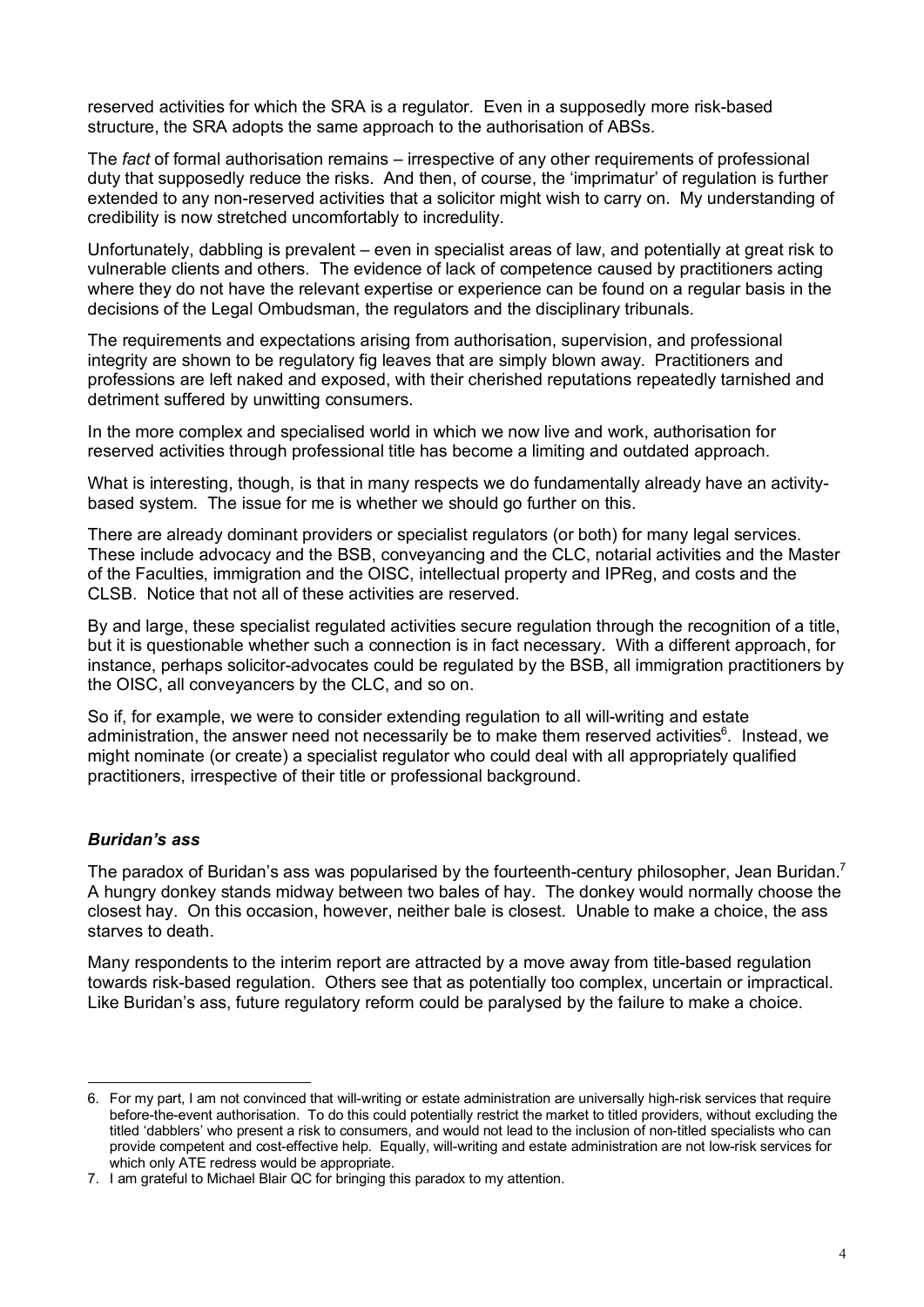We should not fall into the trap of thinking that risk assessment would somehow be inherently new or difficult in the context of legal services regulation. Indemnity insurers and some regulators have been making such judgements for years.

I'll willingly admit that I share the concern that we should not move towards a regulatory approach that required every legal service to be assessed in detail for its risk characteristics. Nor am I attracted to a system that would require fine distinctions between, say, a simple lease or will, and a more complicated one.

I wonder whether a starting point could be found in identifying those legal services that are outliers, either because they carry high risk to the public interest or to consumers or, at the other end of the spectrum, low risk to consumers.

For the highest-risk services, before-the-event authorisation should be required. These would be the equivalent of reserved activities, but perhaps with a different list. $8$ 

At the other end of the risk spectrum, as explored in the interim report, the lowest-risk services could perhaps then be identified and specified for after-the-event protection and redress. $9$ 

It might well then be that, as now, most legal services should rightly fall within a 'middle ground' where regulatory requirements need to be flexible enough to impose consistent, risk-based and proportionate requirements across the sector. This might include, say, specialist accreditation for providers of particular legal services or, as now, conditions for handling client money.

As I said earlier, we already have the foundations of activity-based regulation, so I'm not immediately convinced that further moves in this direction would inevitably result in a proliferation of new regulators. I am, however, conscious that Esther Roberton, in the Scottish review of legal services regulation<sup>10</sup>, came to a different conclusion.

Since all of these issues are a manifestation of risk, in some form or another, I continue to be drawn to a more overtly risk-based approach to regulation. As I say, though, I understand – and I'm keen to avoid – the sense that such an approach would require too much detail or fine, debatable, distinctions.

## *The Gordian knot*

This allusion to an intricate problem that requires a bold solution to solve it refers in my case to regulatory independence. As with the current structure, activity-based regulation would lead to an inevitable question of a single regulator or several. A move away from title-based regulation would also pose consequences for the locus of regulatory authority, as well as for the current relationship between approved regulators and representative bodies.

And the question of the independence of legal services and their regulation from actual or potential state interference – or even just the perception of it – remains a significant issue.

At this stage, I express no certain views on these matters – except one.

<sup>8.</sup> This could include rights of audience and the conduct of litigation – though probably not as a universal or generic authorisation. Some elements of advocacy and litigation in tribunals or lower courts could, perhaps, be undertaken by non-titled specialists. BTE authorisation should probably also extend to immigration (perhaps with an exemption for OISC-regulated immigration practitioners) and notarial activities, on the basis that the public interest is significantly at stake.

<sup>9.</sup> These services could include, say, non-contentious employment matters, uncontested divorce, pre-nuptial agreements, welfare benefit advice, consumer advice (excluding credit arrangements), contract advice, and the preparation of documents relating, for instance, to company formation, or to partnership and shareholder agreements.

<sup>10.</sup> Available at: https://www2.gov.scot/About/Review/Regulation-Legal-Services.